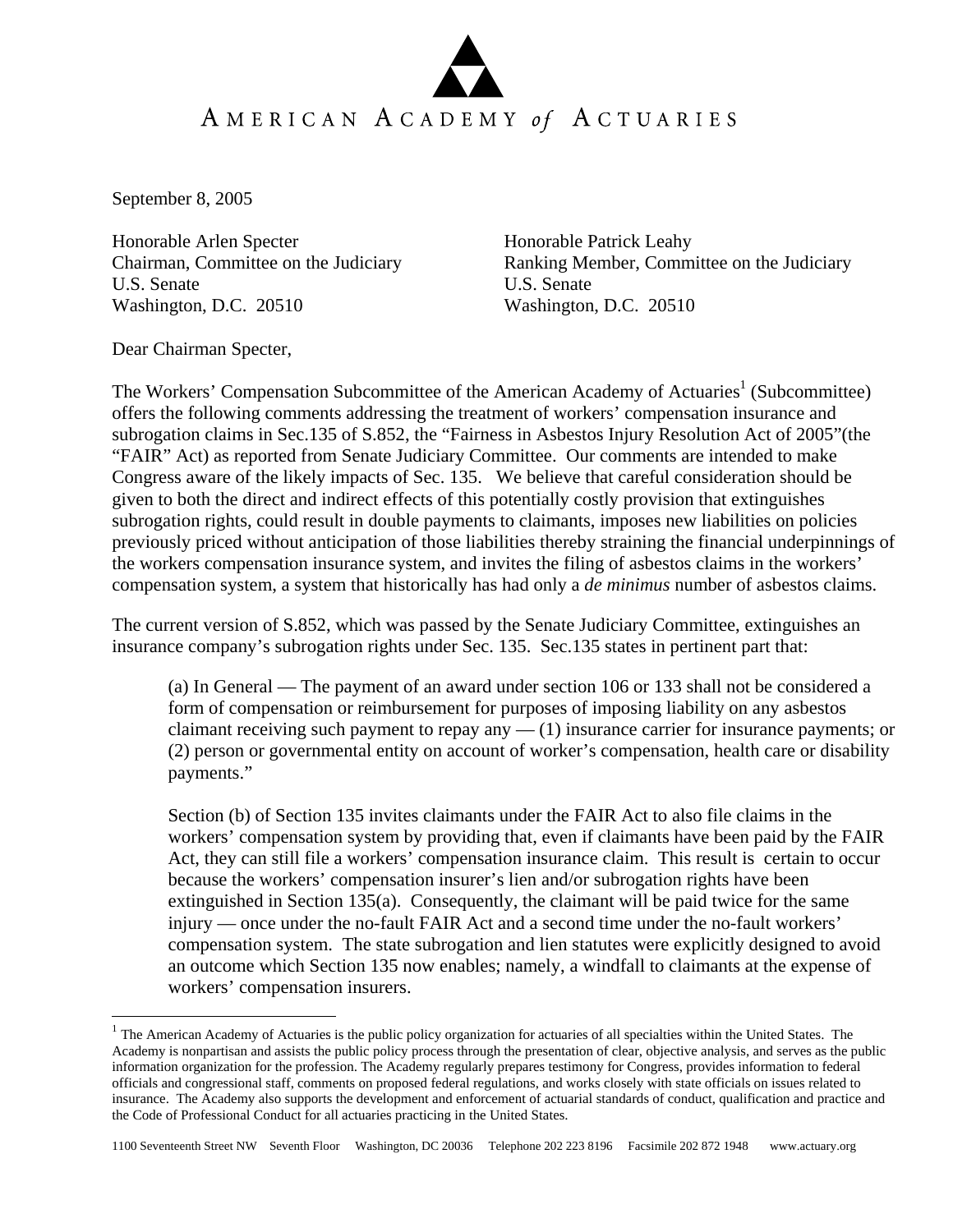The Honorable Arlen Specter September 7, 2005 Page 2

## **Background**

By way of background, workers' compensation is a no-fault system providing compensation to injured workers for lost wages and medical expenses, with benefit levels defined by state statutes. Employers are generally responsible for providing workers' compensation insurance coverage and may do so either by purchasing an insurance policy or by becoming authorized to self-insure their workers' compensation obligations. Either way, workers' compensation represents a significant part of the overall cost of doing business for (the many) employers engaged in relatively hazardous manufacturing and construction enterprises.

If an asbestos claimant, who is receiving workers' compensation insurance benefits, also files a tort claim and receives an award (through settlement or verdict), then the workers' compensation insurer is normally entitled to exercise its right of subrogation. How the subrogation rights apply varies by state The public policy behind subrogation — and the related concepts of a lien or "holiday" — is to avoid paying claimants twice for the same injury.

The historical data on asbestos claims indicate that one percent or less of total workers' compensation insurance benefit payments relate to asbestos cases. This suggests that the tort system has been the predominant source of compensation to asbestos claimants, while the subrogation feature of workers' compensation insurance policies has served as a gatekeeper to prevent duplicate payments to claimants.

Under a subrogation action, whenever a claimant recovers tort damages against a negligent third party, the workers' compensation insurer has a lien against the employee's recovery in order to prevent duplicate payment. In some jurisdictions, the lien may be satisfied by a cash payment from the claimant to the workers' compensation insurer. In other jurisdictions, the lien may be satisfied by applying a "holiday" scenario. The lien is the total amount paid by the workers' compensation insurer up to the time of the tort recovery. If the tort settlement amount exceeds the workers' compensation lien, any net "excess" is reserved for the employee. If the workers' compensation insurer has future continuing obligations to the claimant, then the workers' compensation insurer is allowed a future credit against any "excess" money received by the claimant.

The application of the credit is called a "holiday," meaning that the workers' compensation insurer's obligation for future benefits is suspended in whole or in part (depending upon the jurisdiction) until the amount of workers' compensation insurance benefits withheld equals the total amount of the tort settlement paid to the claimant. When the "holiday" is over, the workers' compensation insurer resumes paying if the claimant continues to be eligible for workers' compensation insurance benefits.

It is important to recognize that workers' compensation insurance premiums have been determined based on the assurance that such subrogation rights will apply. Moreover, in the event that subrogation rights are precluded, as currently provided under Sec. 135, the vast majority of workers' compensation insurance policies provide no opportunity to collect additional premiums on previously issued policies.

With the benefit of the above background, the Subcommittee has the following specific concerns relating to Sec. 135.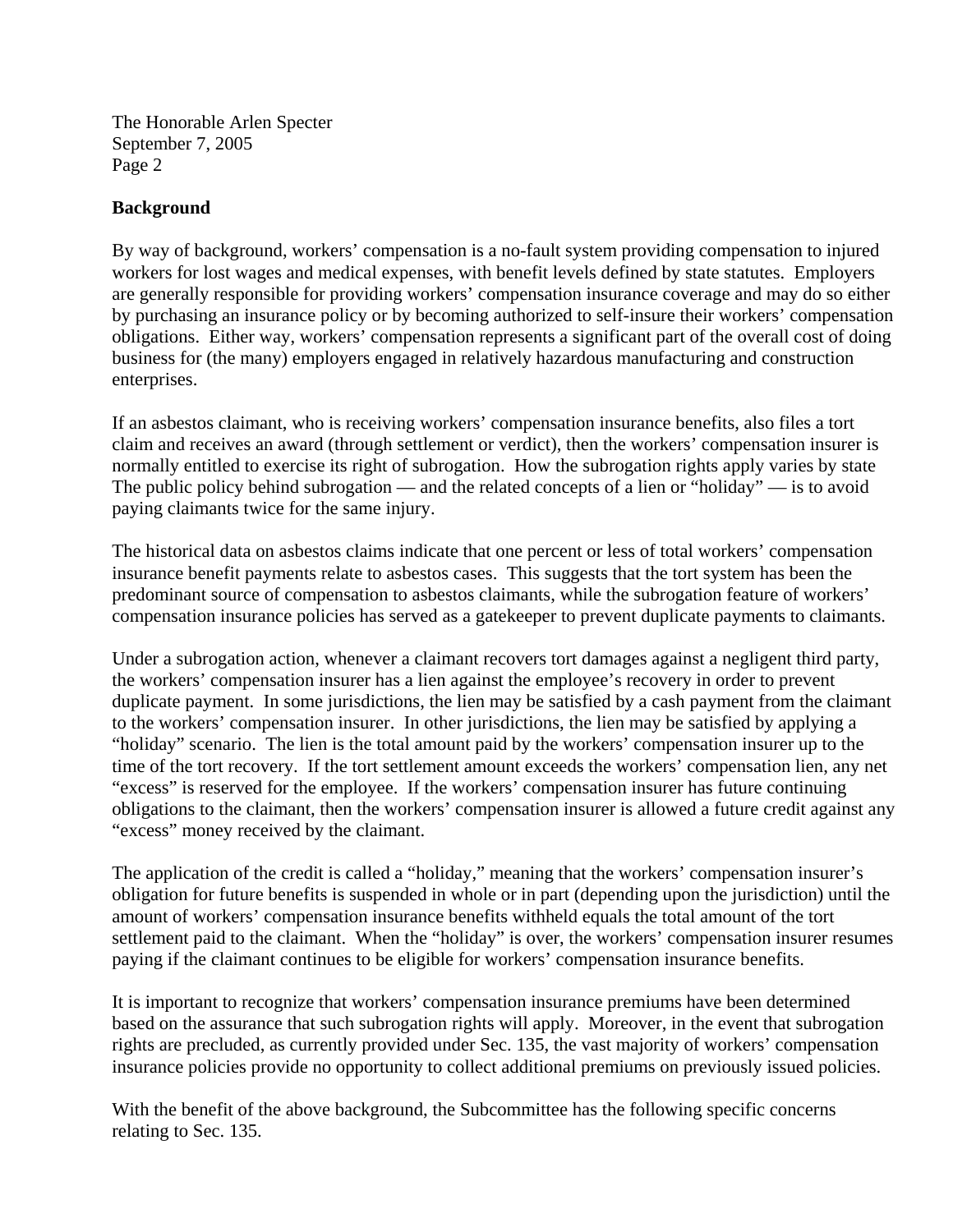The Honorable Arlen Specter September 7, 2005 Page 3

## **Potential for Double Recovery**

In the absence of standard workers' compensation insurance subrogation rights under the FAIR Act, we expect that a significant number of asbestos claimants will be encouraged to file workers' compensation insurance claims in addition to pursuing the awards offered under the FAIR Act. This practice will be virtually risk-free to claimants and their attorneys. Double recovery for the same condition will therefore become a strong financial incentive driving claimants' decisions. Health conditions as a result of exposure to asbestos have already cost the U.S. economy many billions of dollars. The provision allowing for double recovery will significantly add to that cost. This issue is further discussed below.

## **Unintended Consequences to State Workers' Compensation Systems**

As stated above, claims related to asbestos have historically amounted to less than one percent of total workers' compensation benefit costs. This is because of the greater recovery potential under the tort liability system and existing workers' compensation subrogation rights. If the FAIR Act is enacted in its current form, the resulting financial incentives and likely changes in claimant behavior could lead to many more claimants pursuing workers' compensation benefits. The Congressional Budget Office (CBO) has estimated that 1,736,000 asbestos claims may be filed over the 50-year expected life of the trust fund that would be established by the FAIR Act. If even a nominal portion of claimants pursue workers' compensation insurance benefits, the additional claims filings could place significant demands on state workers' compensation administrative agencies. Since the added costs of these new claims were not previously reflected in insurers' premiums or self-insurers' funding levels, and because a number of large workers' compensation insurers have become insolvent in recent years, it is likely that some of these claims will need to be paid by state guarantee associations.

## **Summary of Potential Cost Increases to Workers' Compensation Systems**

Because of the limited historical data for workers' compensation insurance asbestos claims and the fundamental change in claimant behavior that Sec. 135 may precipitate, estimating the potential cost impact of Sec.135 is challenging. Nonetheless, if even a small portion of potential trust fund claimants pursue and obtain workers' compensation benefits, there may be tens of billions of dollars in additional costs to the workers' compensation system. These new and previously unanticipated additional costs will place a significant strain on those insurers and self-insured employers still in business, and will further stress state guarantee funds for those claims covered by insurers that are now insolvent. These added costs also need to be considered when evaluating the total cost of the FAIR Act.

Once again, we stand ready to assist Congress in understanding the impact of this important issue on workers' compensation systems. As our analysis demonstrates, Sec.135 could result in significant financial consequences to insurers, self-insured employers, and state guarantee funds. If you have questions regarding this letter or would like further assistance from the Academy, please do not hesitate to call Greg Vass, Senior P/C Policy Analyst at the Academy (202) 223-8196.